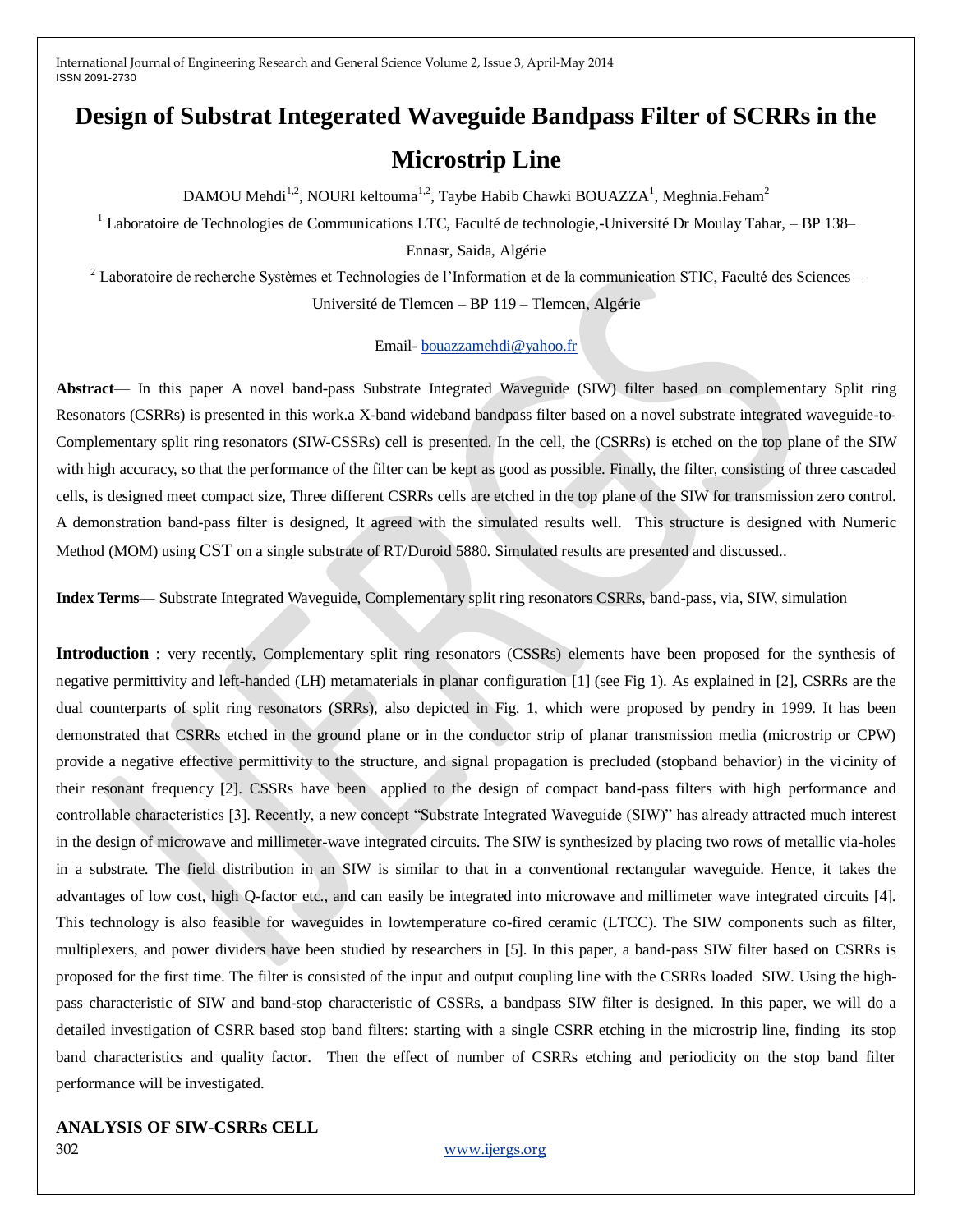The proposed SIW-CSRRs cell is shown in Fig 1. Since the CSRRs is etched into the top metal cover of SIW, it is quite convenient to do system integration. For this proposed SIW-CSRRs cell, its bandpass function is the composite high-low (Hi-Lo) type, i.e., it is a combination of the highpass guided wave function of SIW and the bandgap function of CSRRs.



**Fig1.** Geometries of the CSRRs and the SRRs, grey zones represent the metallization.

filters: starting with a single CSRR etching in the microstrip line, finding its stop band characteristics and quality factor. Then the effect of number of CSRRs etching and periodicity on the stop band filter performance will be investigated.

## **PARAMETER DESIGN OF SIW**

The SIW was constructed from top and bottom metal planes of substrate and having two arrays of via holes in the both side walls as shown in Fig. 2. Via hole must be shorted to both planes in order to provide vertical current paths, otherwise the propagation characteristics of SIW will be significantly degraded. Since the vertical metal walls are replaced by via holes, propagating modes of SIW are very close to, but not exactly the same as in rectangular waveguide [6].



By using equivalence resonance frequency, the size of SIW cavity is determined from [7]:

$$
f_{101}=\frac{c}{2\pi\sqrt{\mu_r\varepsilon_r}}\sqrt{\left(\frac{\pi}{w_{eff}}\right)+\left(\frac{\pi}{l_{eff}}\right)}
$$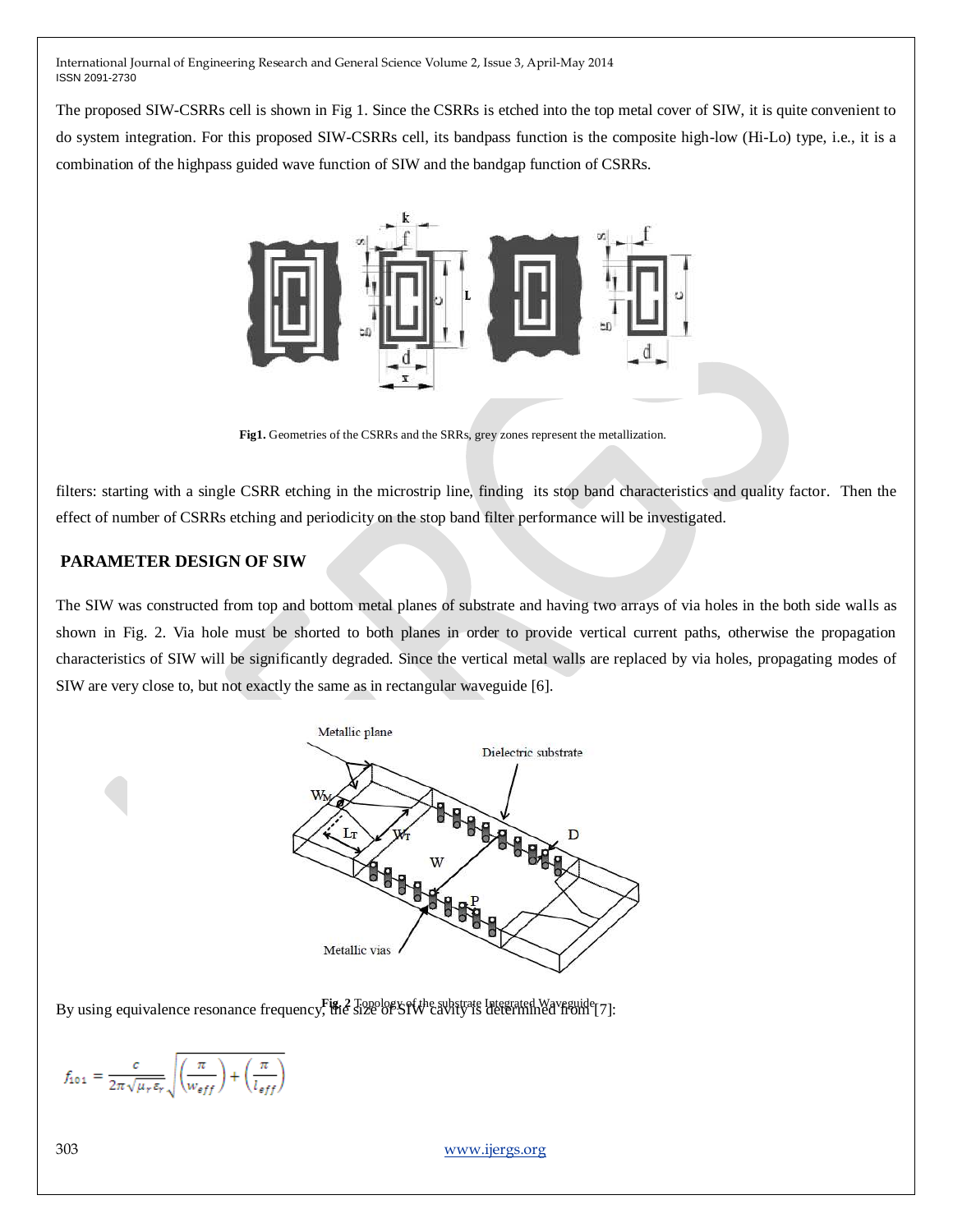This is to ensure that the SIW filter be able to support *TE<sup>10</sup>* mode in the operating frequency range. The T*E*-field distribution in SIW is just like in the conventional ectangular waveguide. The effective length of SIW cavity can be determined from:

$$
l_{eff}=l-\frac{d^2}{0.95p}
$$

Where *w* and *l* are the real width and length of SIW cavity. However *D* is the diameter and *P* is the pitch, also known as distance between center to center of adjacent via hole shown in Fig. 3.





Via holes form a main part of SIW in order to realize the bilateral edge walls, the reduction and huge scale combination of electronic devices place a remarkable request on multilayer geometries and also important for discontinuities in multilayered circuits. The diameter and pitch is given by:

$$
d < \lambda g' \tag{3}
$$

 $p \leq 2d$  (4)

In order to minimize the leakage loss between nearby hole, pitch needs to be kept as small as possible based on (3) and (4) above. The diameter of via hole also contributes to the losses. As consequences, the ratio *d/p* reflected to become more critical than pitch size of via hole. This is because the pitch and diameter are interconnected and it might distract the return loss of the waveguide section in view of its input port [21, 11]. The SIW components can be initially designed by using the equivalent rectangular waveguide model in order to diminish design complexity. The effective width of SIW can be defined by:

(5)

$$
w_{eff}=w_{siw}-1.08\left(\frac{D_{via}^2}{S_{vp}}\right)+0.1\left(\frac{D_{via}^2}{w_{siw}}\right)
$$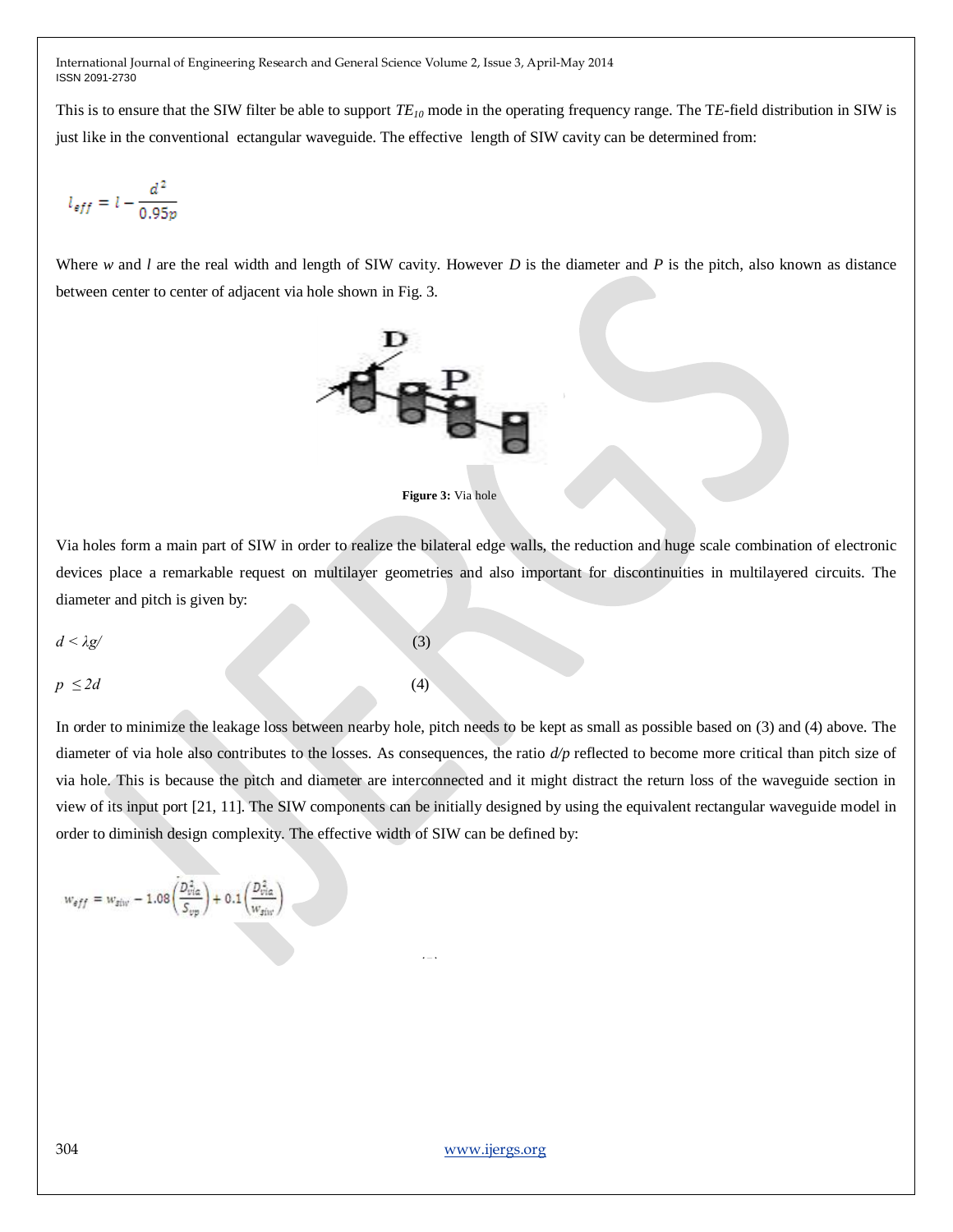## **Substrate Integrated Waveguide**

The SIW features high-pass characteristics, it was demonstrated in [8] that a *TE*10-like mode in the SIW has dispersion characteristics that are almost identical with the mode of a dielectric filled rectangular waveguide with an equivalent width. This equivalent width is the effective width of the SIW, namely, can be approximated as follows:

$$
a_{\text{eqv}} = a - \frac{d^2}{0.95.\,b}
$$

Then, the cutoff frequency for the SIW can be defined as  $fc = (c/2er \cdot aeqv)$ , in which *C* is the light velocity in vacuum. Based on this property, existing design techniques for rectangular waveguide can be used in a straightforward way to analyze and design various components just knowing *aeqv* of the SIW. In this case, the SIW geometry size can be initially designed by

## **CSSR Loaded SIW**

Fig 4 shows the Layout of a SIW with CSSRs etched in the top substrate.



**Figure 4.** Layout of a SIW with CSSR etched in the top substrate side, (a) top layer

Let us now analyze the CSSRs loaded SIW. Since CSRRs are etched in centre of the top layer, and they are mainly excited by the electric field induced by the SIW, this coupling can be modeled by connecting the SIW capacitance to the CSRRs. According to this, the proposed lumped-element equivalent circuit for the CSRR loaded SIW is that depicted in Fig. 4. As long as the electrical size of the CSRRs is small, the structure can be described by means of lumped elements. In these models, *L* is the SIW inductance, *C* is the coupling capacitance between the SIW and the CSRR. The resonator is described by means of a parallel tank [9], *Lc* and *Cc* being the reactive elements and *R* accounting for losses.

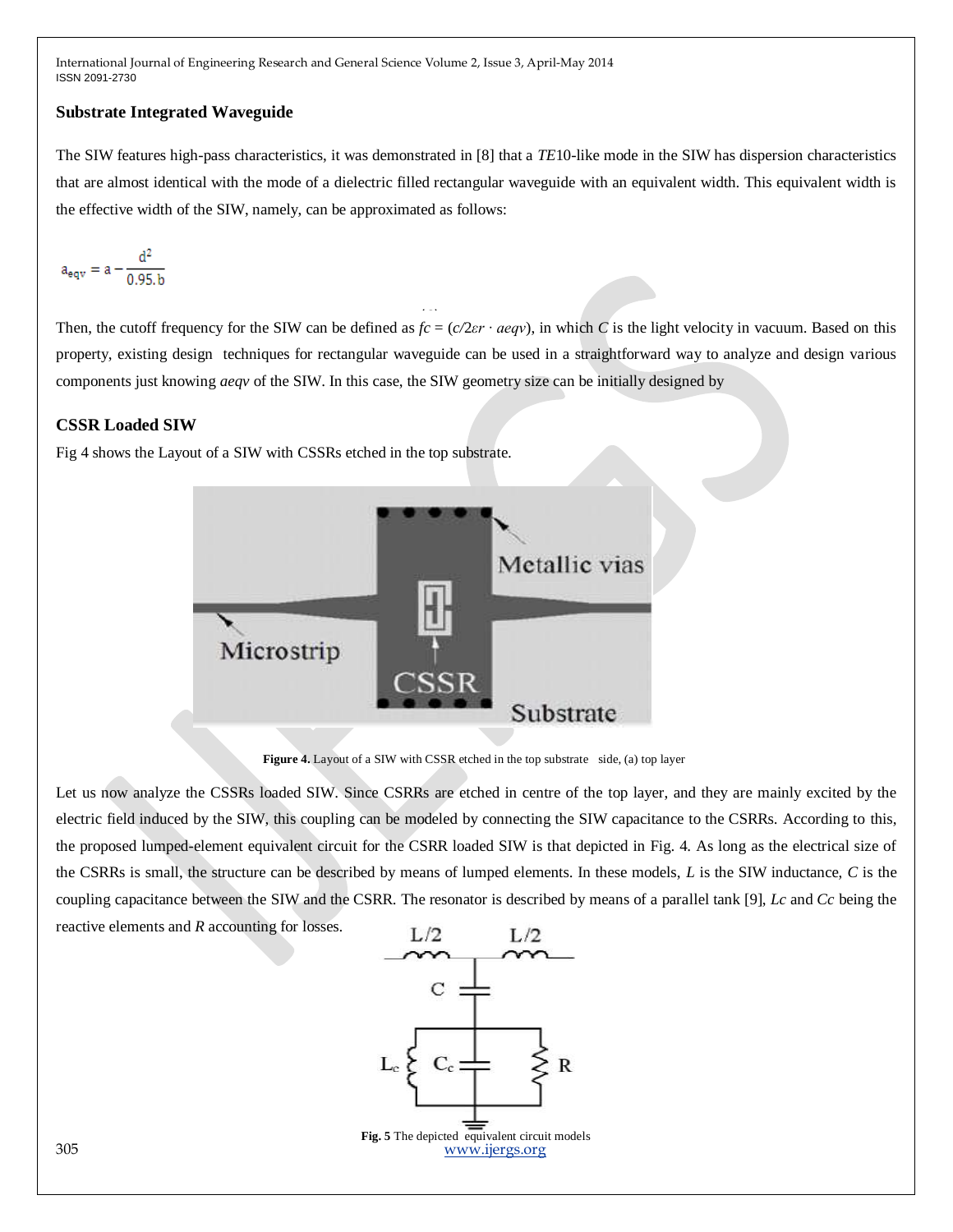In order to demonstrate the viability of the proposed technique, we have applied it to the determination of the electrical parameters of the single cell CSSRs loaded SIW.

## **First Design Example**

The specifications for the design example are:

- Frequency Band : 2 to 15 GHz
- Substrate : Duroid (cr = 2.2, h =  $0.254$  mrn)



**Fig. 6** Topology of the substrate Integrated Waveguide

The dimensions to the SIW are:  $a = 14$  mm. The equivalent width of microstrip line  $w = 0.8$  mm. The taper of microstrip line of length equal to 5.5 mm, and SIW dimensions are  $a = 14$ mm,  $D = 0.8$ mm and  $P = 1.6$  mm, respectively. The width of the access lines is 0*.*76 mm. The simulated (using CST Microwave Studio) S-parameters of Figure. 5 are shown in Fig. 6. It can be clearly found that these structures exhibit similar characteristics except Figure. 6 Excellent results are also obtained for this transition, as shown in fig. 7

#### **RESULTS AND DISCUSSION**

A CSRR structure is designed to resonate at 9.17 GHz of the X-band microwave frequency region. The dimensions of the CSRR structure are  $c = 4$ mm,  $d = 2$  mm,  $\bar{f} = 0.3$  mm,  $s = 0.2$ mm and  $g = 0.4$ mm. The dependence on dimensions of the CSRR structure for the resonant frequency is observed as follows: with the increase of the ring width (*c*) and gap width (*d*) resonant frequency increases. The CSRR structure is placed in the microstrip line exactly below the center of a ground plane of width 2.89mm for a RT/Duroid 5880 substrate (dielectric constant  $\epsilon r = 2.22$ , thickness  $h = 0.254$ mm and tan  $\delta = 0.002$ ) as shown in Fig. 6. Same substrate is used for all other later designs. All the designs are simulated using Microwave CST software [8]. The simulation results for a single CSRR etching in a microstrip line are shown in Fig 7.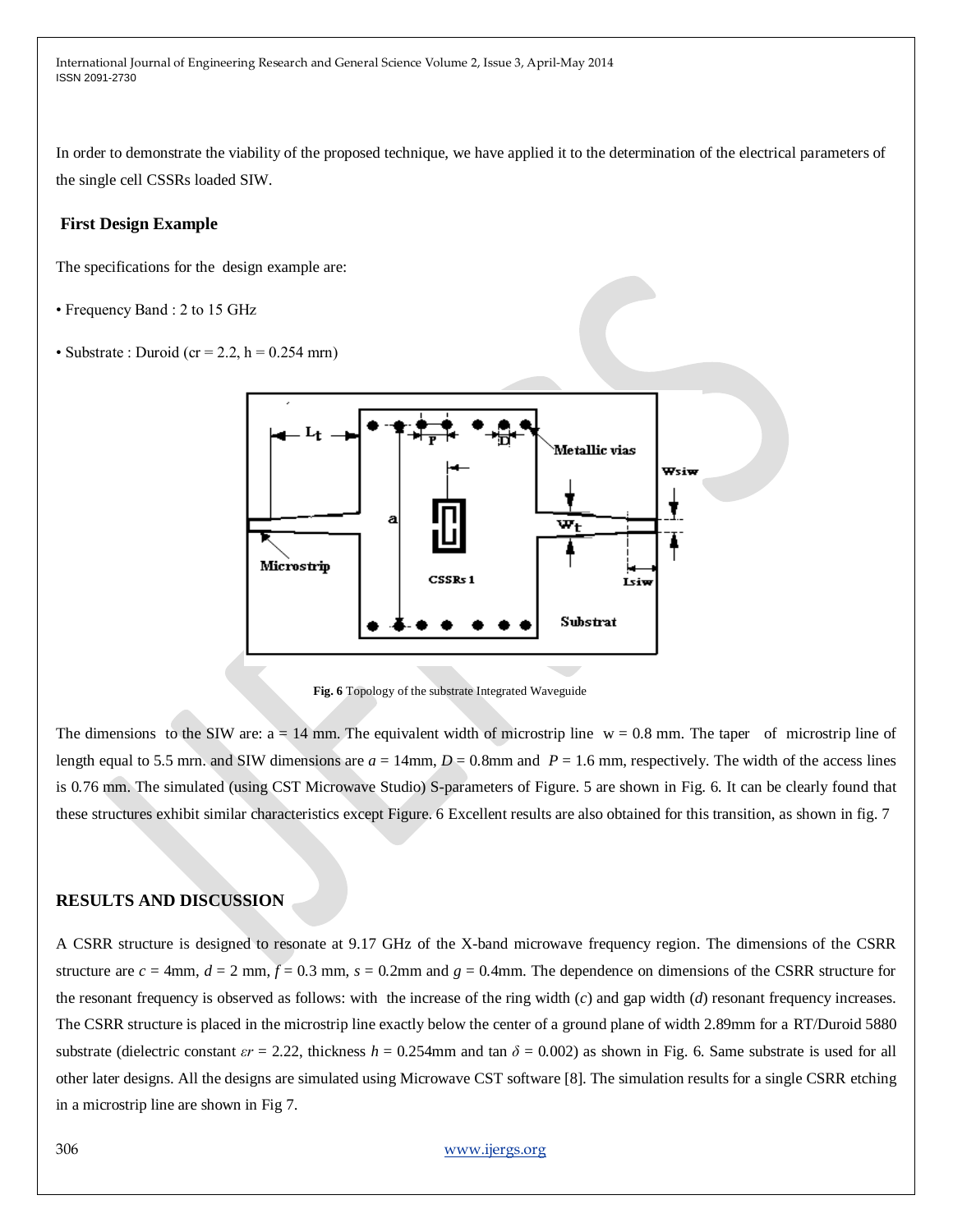

**Fig 7.** Simulate frequency response corresponding to the basic cell

The results of scattering parameters versus frequency (GHz) show narrow stop band characteristics at the resonant frequency of CSRR at 8.3 GHz. By placing a single CSRR structure in the strip line, we can obtain a narrow stop band with a very low insertion loss level, which is not possible with conventional microstrip resonators. It is difficult to achieve such a good narrowband stop band response with a single element of conventional resonators. Stop bandwidth of the above single CRRR loaded microstrip line filter is approximately 456 MHz at the resonant frequency of 9.17 GHz.

## **Design of proposed transition**

In order to combine SIW and microstrip technologies, SIW-microstrip transitions are very required [10]-[11]. SIW filter and tapered transition shown in Fig. 8 has been studied. This structure is simulated on a The substrate used in the filter is RT/Duroid 5880 which has permittivity of 2.22, height of 0.254mm, the distance between the rows of the centres of via is  $w = 15$  mm, the diameter of the metallic via is  $D = 0.8$  mm and the period of the vias  $\overline{P} = 1.6$  mm. The width of tapered Wt is 1.72 mm, its length is Lt = 5.5 mm, and thickness  $t = 0.035$ mm of the ground plane and microstrip line.



**Fig 8.** Configuration for the proposed SIW Filter.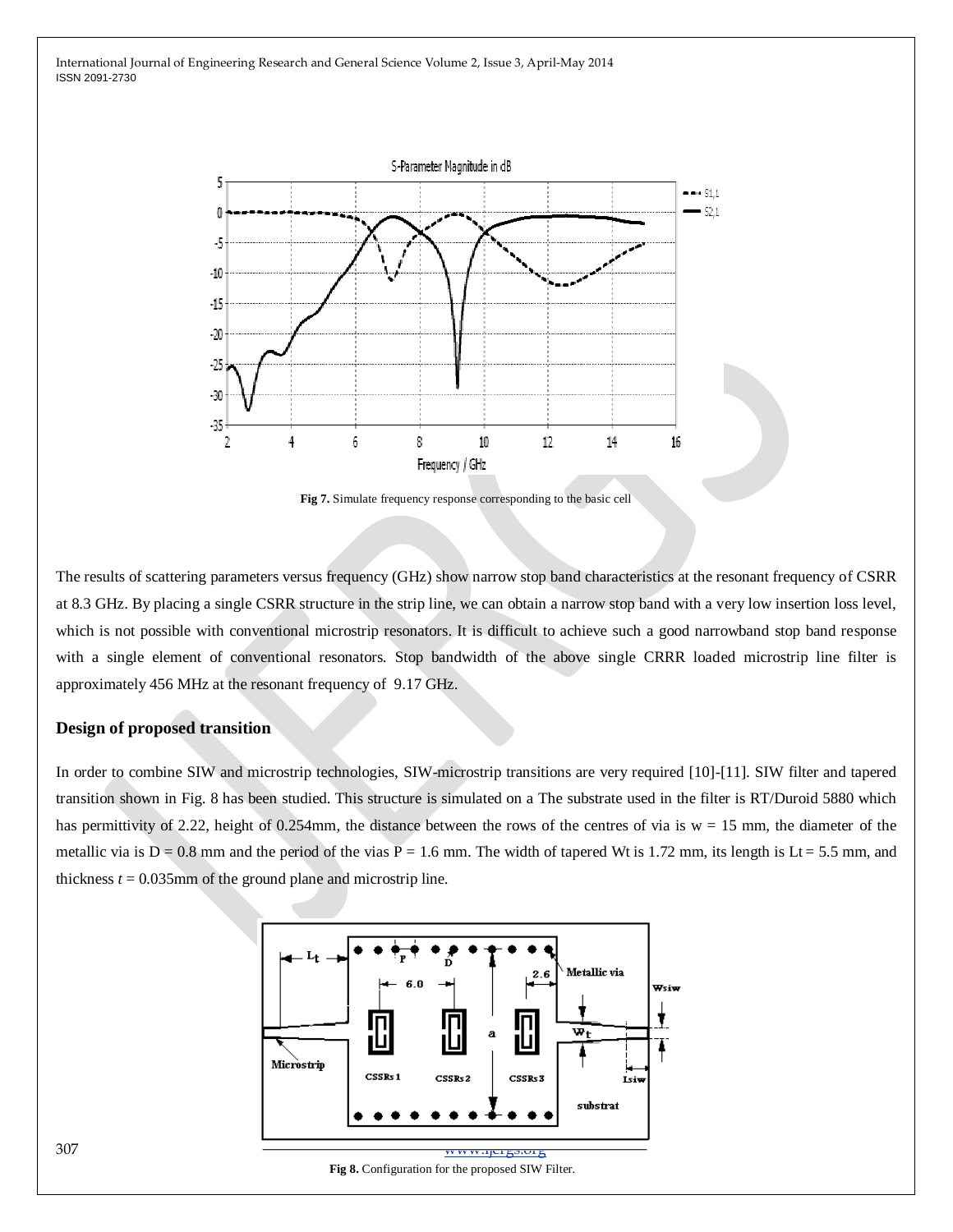|                       | <b>CSSRs1</b> dimensions |                             |              |
|-----------------------|--------------------------|-----------------------------|--------------|
| Symbol                | Quality (mm)             | Symbol                      | Quality (mm) |
| $\mathcal{C}_{0}$     | 3.7                      | $\mathbf f$                 | 0.3          |
| $\boldsymbol{d}$      | 1.85                     | $\boldsymbol{s}$            | 0.2          |
| $\overline{f}$        | $\overline{0.3}$         | g                           | 0.4          |
|                       | <b>CSSRs2</b> dimensions |                             |              |
| Symbol                | Quality (mm)             | Symbol                      | Quality (mm) |
| $\mathcal{C}_{0}$     | $\overline{4}$           | $\int$                      | 0.3          |
| $\boldsymbol{d}$      | $\overline{2}$           | $\mathcal{S}_{\mathcal{S}}$ | 0.2          |
| $\boldsymbol{f}$      | 0.3                      | g                           | 0.4          |
|                       | CSSRs3 dimensions        |                             |              |
| Symbol                | Quality (mm)             | Symbol                      | Quality (mm) |
| $\mathcal{C}_{0}^{2}$ | 3.8                      | $\mathbf{f}$                | 0.3          |
| $\boldsymbol{d}$      | 1.9                      | $\boldsymbol{S}$            | 0.2          |
| $\overline{f}$        | 0.3                      | g                           | 0.4          |
|                       | <b>SIW</b> dimensions    |                             |              |
| Symbol                | Quality (mm)             | Symbol                      | Quality (mm) |
| Lt                    | 5.5                      | Wt                          | 1.72         |
| Wsiw                  | 0.8                      | Lsiw                        | 1.9          |
| D                     | 0.8                      | $\overline{P}$              | 1.6          |
| $\mathfrak a$         | 14                       | $\overline{L}$              | 32           |

#### **Table 1:** The simulated performance of this structure

Here our concern is to enhance the stop band filter characteristics by increasing the number of CSRR structures in the ground plane. This is achieved by placing more CSRRs with the same resonant frequencies periodically. Such a stop band filter structure is shown in Fig.8, which has three CSRR structures in the strip line and all the CSRRs are resonating at the same frequency of 8.3245 GHz. The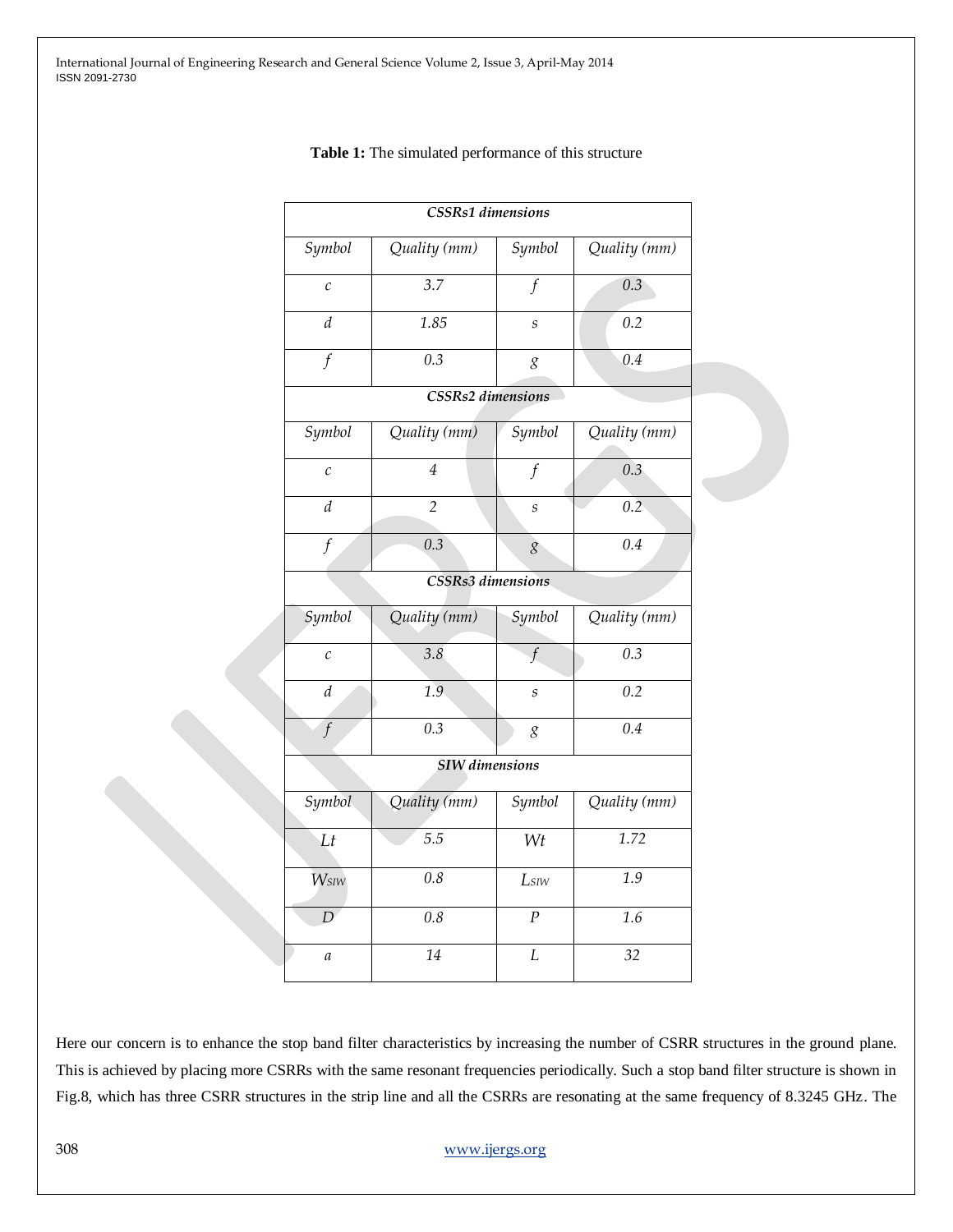distance between the centers of any two adjacent CSRRs is known as period and it is 6 mm for this filter. The simulation results are shown in Fig. 8.

The simulation results depicted in Fig. 9 shows a stop band at 8.3245 GHz with a stop bandwidth of approximately 1.75GHz (1750Mhz) .



**Fig 10.** Simulation results S11 for the proposed filter SIW-CSRRs cell with different values for t=0.015,t=0.025 and t=0.035

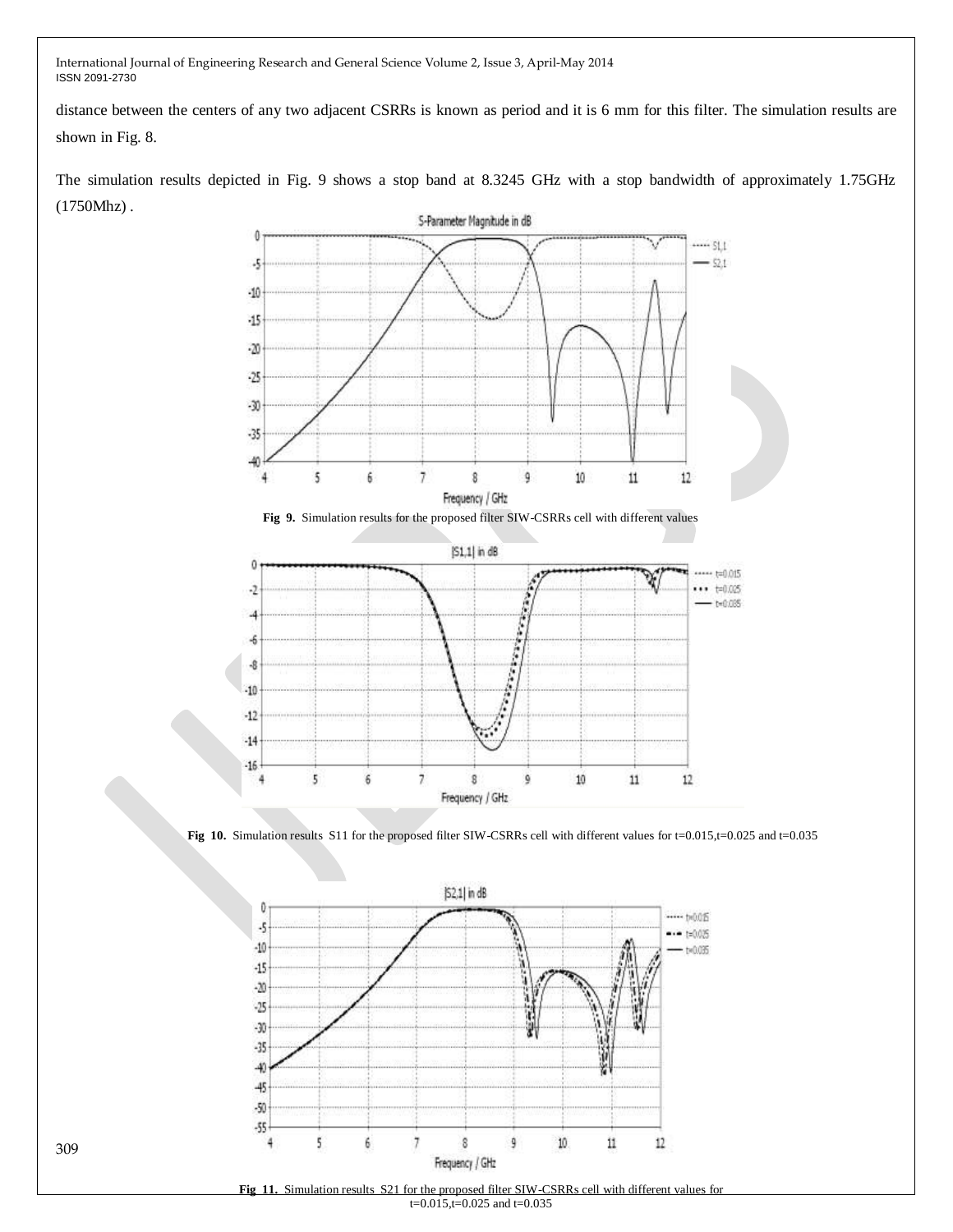In order to achieve a low-loss broadband response, the transition is designed by simultaneously considering both impedance matching and field matching. Thus, due to the electric field distribution in the SIW, each transition is connected to the center of the width of the SIW, since the electric field of the fundamental mode is maximum in this place [8]. The optimization of the transition is performed by means of electromagnetic simulations by varying the dimensions (Lt, Wt) of the stepped geometry. After optimization, the dimensions retained are  $Wt = 1.72$  mm and  $Lt = 5.5$  mm.

The distribution of the electric field is given in Fig12.



**Fig 12.** Electric field distribution of proposed filter with three cascaded SIW-CSRRs cells (a) bottom layer, (b) top layer.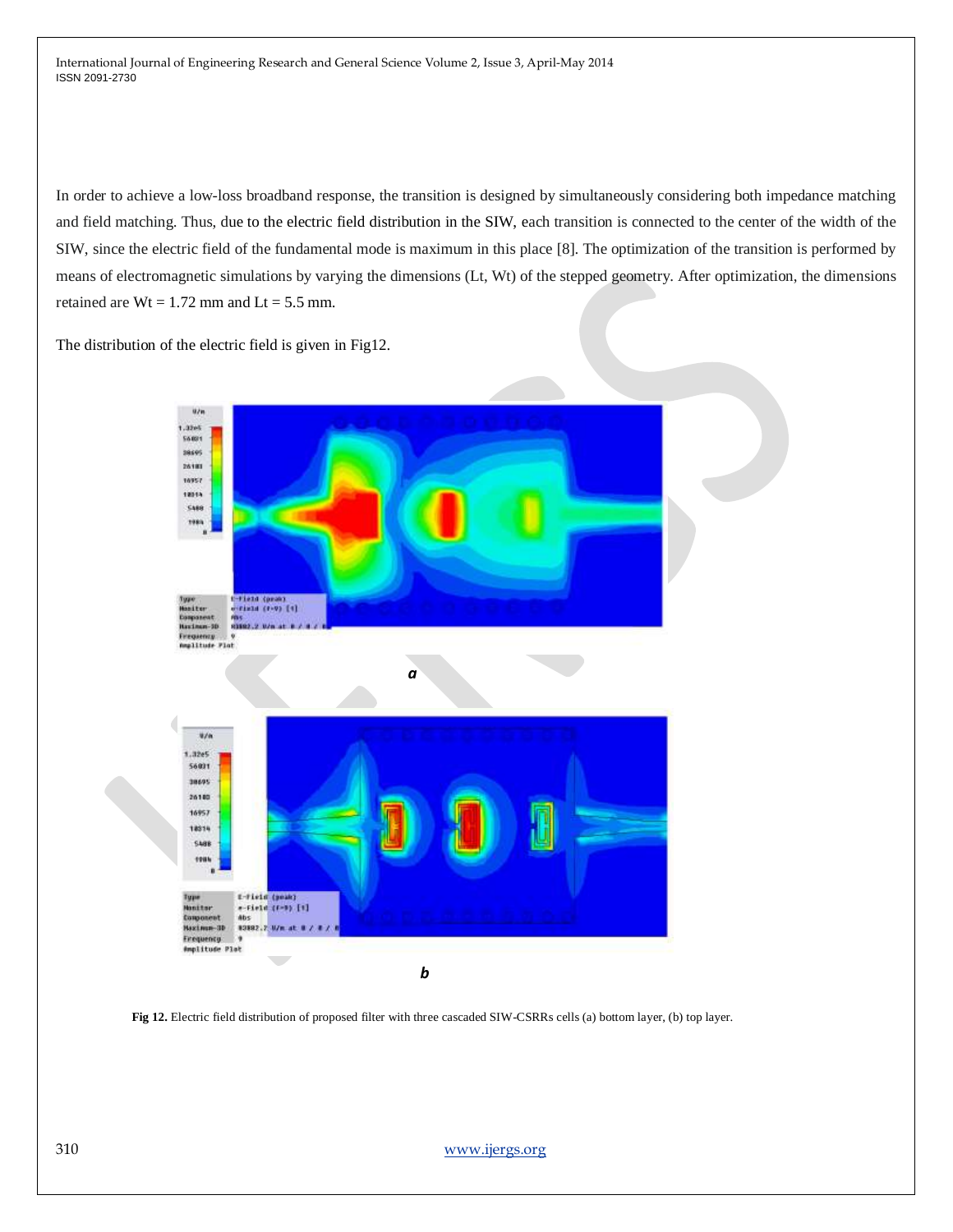# **DESIGN OF SIW FILTER**

## **Filter Configuration**

Fig.13 Shows the proposed design of filter, this filter includes two microstrip tapered transitions and four SIW resonators cavities.



**Fig. 13.** Configuration for the proposed SIW Filter

 $d = 2$  mm,  $s = 0.2$  mm,  $g = 0.4$ mm,  $a = 14$ mm,  $d = 0.8$ mm and  $b = 1.6$  mm.

| <b>CSSRs</b> dimensions |                |                     |                |  |
|-------------------------|----------------|---------------------|----------------|--|
| Symbol                  | Quality (mm)   | Symbol              | Quality (mm)   |  |
| $\mathcal{C}$           | 1.5            | $\int$              | 0.3            |  |
| $\boldsymbol{d}$        | $\mathbf{1}$   | $\boldsymbol{S}$    | 0.1            |  |
| $\int$                  | $0.15\,$       | 8                   | $0.2\,$        |  |
| $\overline{L}$          | $\overline{4}$ | $\boldsymbol{\chi}$ | $\overline{2}$ |  |
|                         |                |                     |                |  |
| <b>SIW</b> dimensions   |                |                     |                |  |
| Symbol                  | Quality (mm)   | Symbol              | Quality (mm)   |  |
| Lt                      | $5.5\,$        | $W\!t$              | 1.72           |  |
| Wsiw                    | $0.8\,$        | ${\it Ls}$          | $1.9\,$        |  |
| $\boldsymbol{D}$        | $0.8\,$        | www.fjergs.org      | $1.6\,$        |  |
|                         |                |                     |                |  |

## **Table 2:** The simulated performance of this structure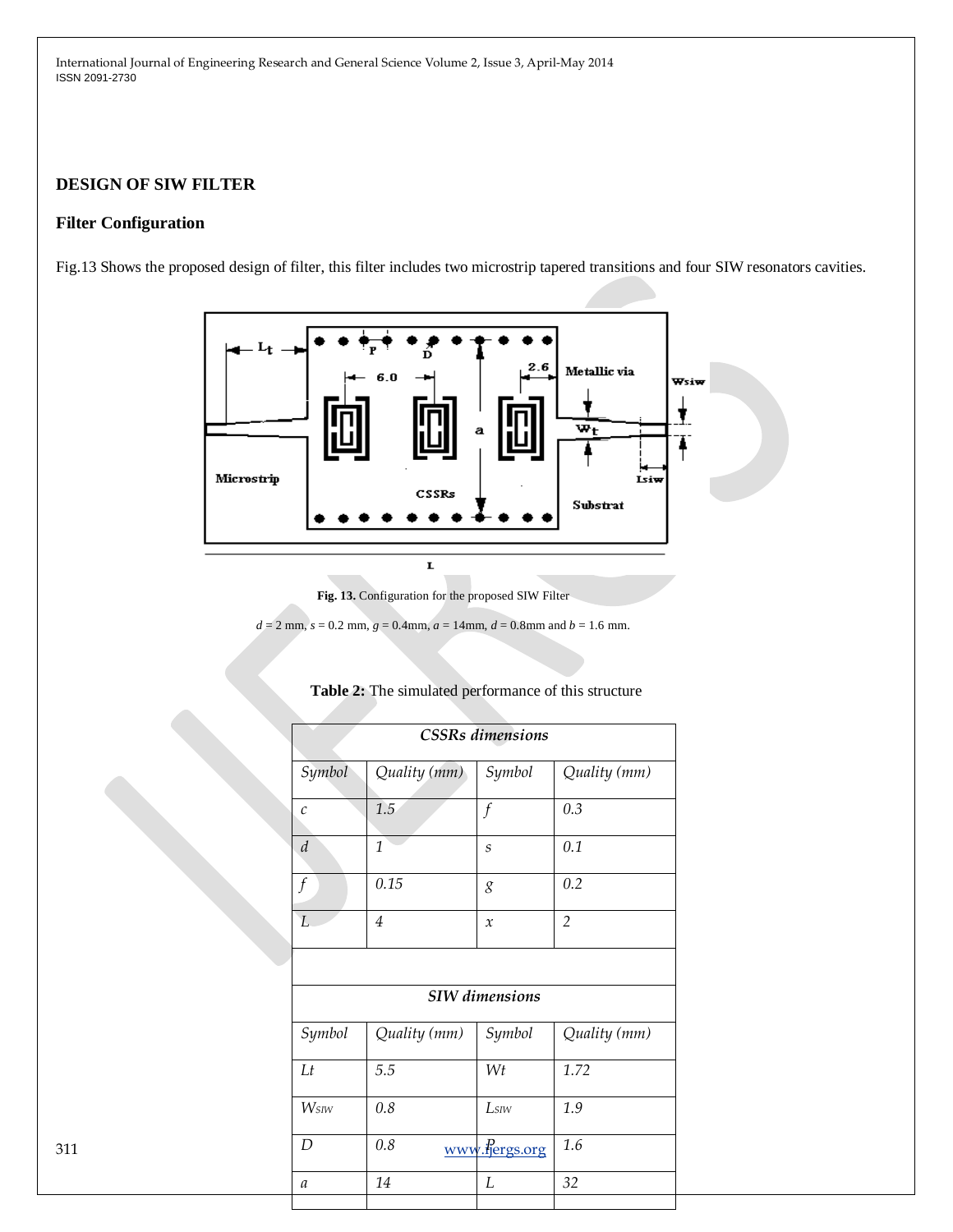Since the field distribution of mode in SIW has dispersion characteristics similar to the mode of the conventional dielectric waveguide, the design of the proposed SIW band-pass filter, makes use of the same design method for a dielectric waveguide filter. The filter can be designed according to the specifications [9]-[10]. Fig. 14 shows the simulation results of the opasse band filter structure shown in Fig. 13. The results are plotted for the scattering parameters (S11 and S12) against frequency from 1GHz to 3GHz. These results show a stop band mid band frequency of 1.9GHz, stop bandwidth ranges from 8 GHz to 12 GHz approximately 4 GHz. The period of the CSRRs based stop band filter is changed to 6 mm. The number of CSRRs in the ground plane is same as in the previous design.



Scattering parameters

Its simulated *S*-parameters in Fig14 . From the simulated results, the filter has a central frequency of 10 GHz, a fractional bandwidth of 72% and return loss better than 20 dB in the whole passband.

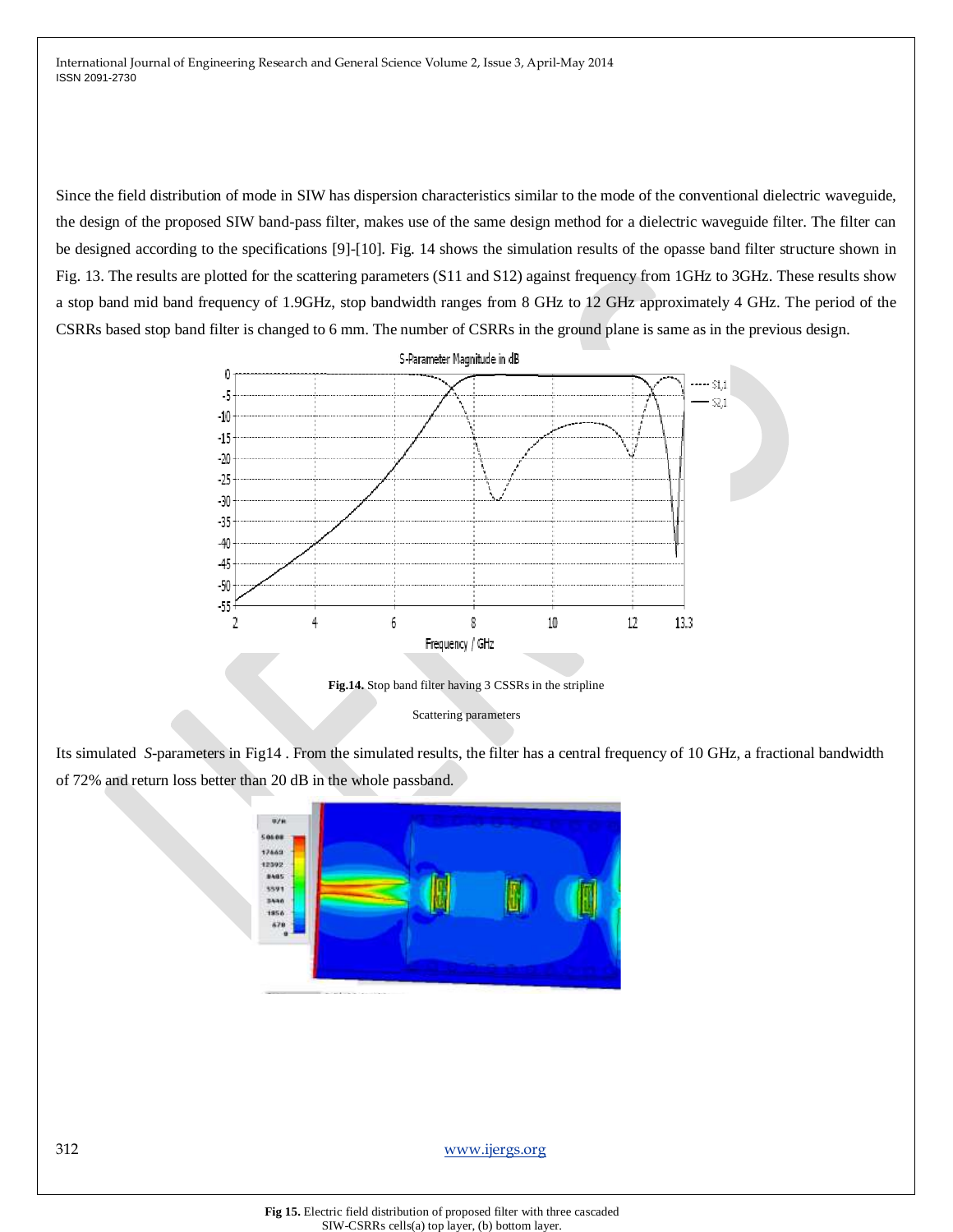

## **CONCLUSION**

Using the sub-wavelength resonator components of left handed metamaterials namely CSRR, more compact planar microstrip stop band filtersIn this paper, Substrate Integrated Waveguide (SIW) filter based on complementary Split ring Resonators (CSRRs) is presented in this work for X-band applications has been designed. The simulation process of the structure is done by using CST software. This type of filter is suitable for highdensity integrated microwave and millimeter wave applications. The design method is discussed; the effect of the aperture width of coupling and isolation is studied. By using SIW techniques, the compact size of the CSSRs is produced and easy to integrate with other planar circuit compared by using conventional waveguide. Single CSSR particle in the microstrp line gives a very narrow stop band at its resonant frequency with an extremely high Q factor but periodically placing these CSRR structures gives wide stop bands. This is especially of benefit for the growing numbers of microwave circuits required for the compact integrated circuits (ICs) for wireless communications.

#### **REFERENCES:**

[1] David M. Pozar, "Microwave Engineering", Third Edition, John Wiley & Sons Inc, 2005.

[2] Djerafi, T.; Ke Wu; , "Super-Compact Substrate Integrated Waveguide Cruciform Directional Coupler," *Microwave and Wireless*

*Component Letters*, IEEE, vol.17, no.11, pp.757-759, Nov. 2007.

[3] Peng Chen; Guang Hua; De Ting Chen; Yuan Chun Wei; Wei Hong; , "A double layer crossed over Substrate Integrated Waveguide

wideband directional coupler, "Microwave Conference, 2008. APMC 2008. Asia Pacific", vol., no., pp. 1-4, 16-20 Dec. 2008.

[4]Pendry, J. B., A. J. Holden, D. J. Robbins, and W. J. Stewart, "Magnetism from conductors and enhanced nonlinear phenomena,"

*IEEE Trans. Microw. Theory Tech.*, Vol. 47, No. 11, Nov. 1999.

[5] Falcone, F., T. Lopetegi, J. D. Baena, R. Marqu´es, F. Mart´ın, and M. Sorolla, ―Effective negative-*ε* stop-band microstrip lines based on complementary split ring resonators," IEEE Microw. Wireless Compon. Lett., Vol. 14, No. 6, 280–282, Jun. 2004.